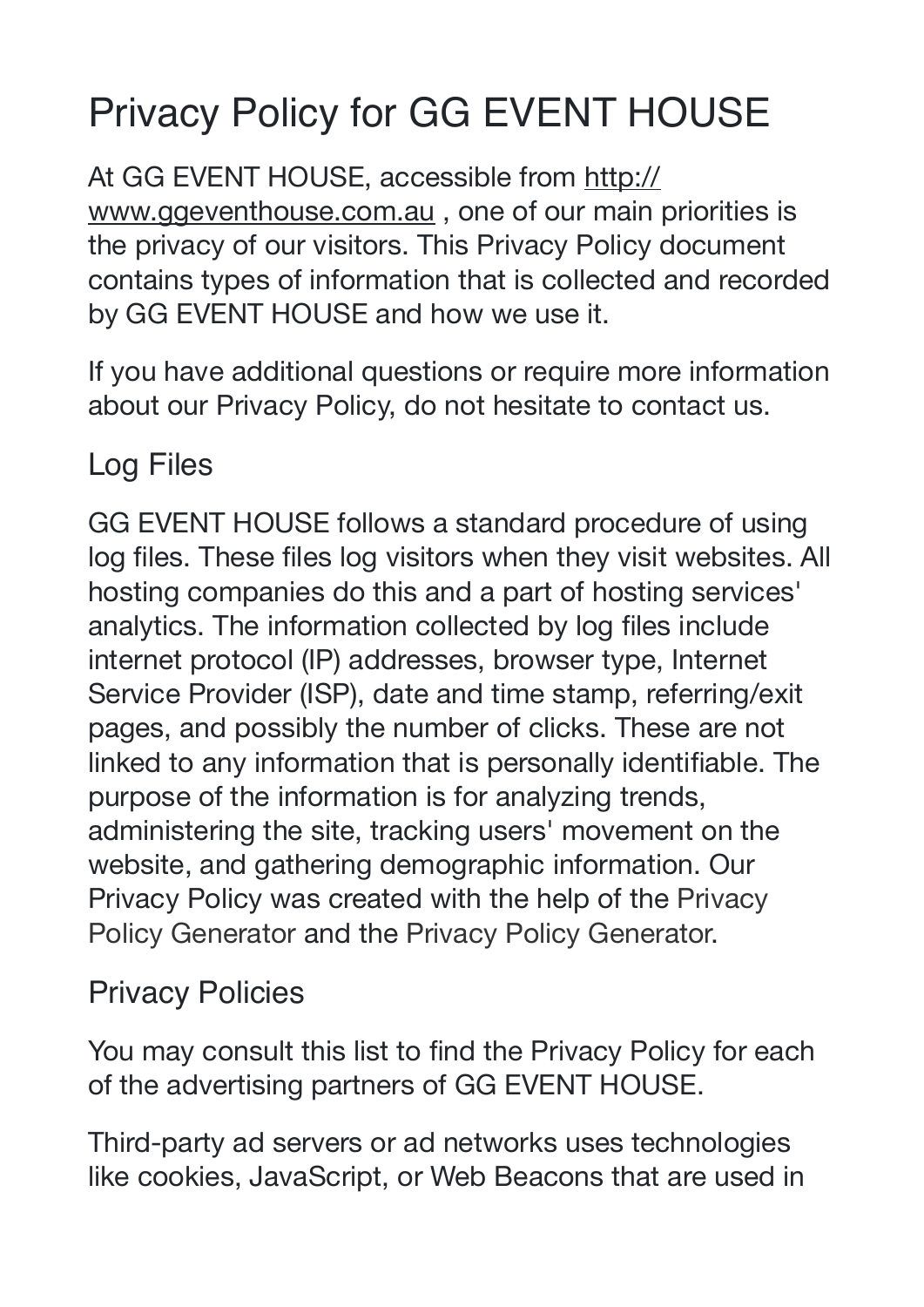their respective advertisements and links that appear on GG EVENT HOUSE, which are sent directly to users' browser. They automatically receive your IP address when this occurs. These technologies are used to measure the effectiveness of their advertising campaigns and/or to personalize the advertising content that you see on websites that you visit.

Note that GG EVENT HOUSE has no access to or control over these cookies that are used by third-party advertisers.

Third Party Privacy Policies

GG EVENT HOUSE's Privacy Policy does not apply to other advertisers or websites. Thus, we are advising you to consult the respective Privacy Policies of these third-party ad servers for more detailed information. It may include their practices and instructions about how to opt-out of certain options.

You can choose to disable cookies through your individual browser options. To know more detailed information about cookie management with specific web browsers, it can be found at the browsers' respective websites. What Are Cookies?

## Children's Information

Another part of our priority is adding protection for children while using the internet. We encourage parents and guardians to observe, participate in, and/or monitor and guide their online activity.

GG EVENT HOUSE does not knowingly collect any Personal Identifiable Information from children under the